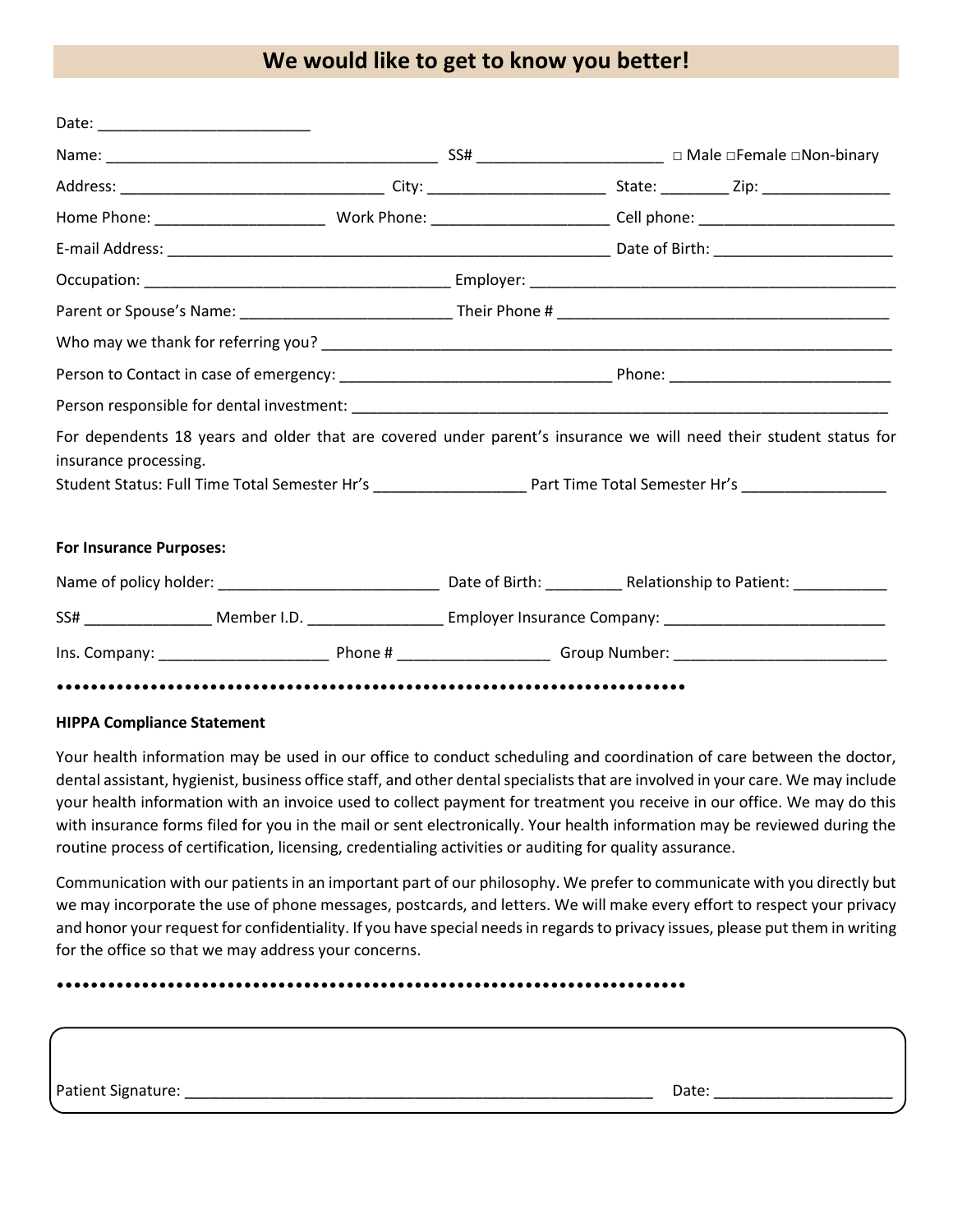## **MEDICAL HISTORY**

| What is your estimate of your general health? [ ] Excellent [ ] Good [ ] Fair [ ] Poor                                                                                                                                                                                                                           |                                               |                                                 |                                                     |                                               |                                               |
|------------------------------------------------------------------------------------------------------------------------------------------------------------------------------------------------------------------------------------------------------------------------------------------------------------------|-----------------------------------------------|-------------------------------------------------|-----------------------------------------------------|-----------------------------------------------|-----------------------------------------------|
| DO YOU HAVE or HAVE YOU EVER HAD:                                                                                                                                                                                                                                                                                | Υ                                             | N                                               |                                                     | Y                                             | N                                             |
| 1. hospitalization for illness or injury                                                                                                                                                                                                                                                                         | $\left[ \begin{array}{c} \end{array} \right]$ | $\Box$                                          | 26. osteoporosis/osteopenia (e.g., taking           | $\lceil$ $\rceil$                             | $\lceil$ $\rceil$                             |
| 2. an allergic or bad reaction to any of the following:                                                                                                                                                                                                                                                          |                                               |                                                 | bisphosphonates)                                    |                                               |                                               |
| aspirin, ibuprofen, acetaminophen, codeine<br>$\circ$                                                                                                                                                                                                                                                            | U                                             | $\lceil$                                        | 27. arthritis                                       | $\left[\begin{array}{c}1\end{array}\right]$   | $\left[ \quad \right]$                        |
| penicillin<br>$\circ$                                                                                                                                                                                                                                                                                            |                                               | $\begin{bmatrix} \end{bmatrix}$                 | 28. autoimmune disease (e.g., rheumatoid arthritis, | $\begin{bmatrix} \end{bmatrix}$               | [ ]                                           |
| erythromycin<br>$\circ$                                                                                                                                                                                                                                                                                          |                                               | $\left[ \begin{array}{c} \end{array} \right]$   | lupus, scleroderma)                                 |                                               |                                               |
| tetracycline<br>$\circ$                                                                                                                                                                                                                                                                                          |                                               | $\left[ \begin{array}{c} 1 \end{array} \right]$ | 29. glaucoma                                        | $\left[ \quad \right]$                        | $\lceil$ $\rceil$                             |
| sulfa<br>$\circ$                                                                                                                                                                                                                                                                                                 | $\perp$                                       | $\left[ \ \right]$                              | 30. contact lenses                                  | $\lceil$ $\rceil$                             | $\lceil$                                      |
| local anesthetic<br>$\circ$                                                                                                                                                                                                                                                                                      | $\perp$                                       | $\lceil$                                        | 31. head or neck injuries                           | $[\ ]$                                        | $\left[ \ \right]$                            |
| fluoride<br>$\circ$                                                                                                                                                                                                                                                                                              | $\Box$                                        | $\lceil$                                        | 32. epilepsy, convulsions (seizures)                | $\begin{bmatrix} \end{bmatrix}$               | $\begin{bmatrix} \end{bmatrix}$               |
| chlorhexidine (CHX)<br>$\circ$                                                                                                                                                                                                                                                                                   | $\Box$                                        | $\left[ \quad \right]$                          | 33. neurologic disorders (ADD/ADHD, prion disease)  | $\left[ \quad \right]$                        | $\lceil$ $\rceil$                             |
| metals (nickel, gold, silver, etc) _________________<br>$\circ$                                                                                                                                                                                                                                                  | $\left[ \begin{array}{c} \end{array} \right]$ | $\lceil$                                        | 34. viral infections and cold sores                 | $\lceil$ $\rceil$                             | $\lceil$ $\rceil$                             |
| latex<br>$\circ$                                                                                                                                                                                                                                                                                                 | $\left[ \ \right]$                            | $\left[ \quad \right]$                          | 35. any lumps or swelling in the mouth              | $\lceil$ $\rceil$                             | $\left[ \begin{array}{c} \end{array} \right]$ |
| nuts<br>$\circ$                                                                                                                                                                                                                                                                                                  | Ιl                                            | $\begin{bmatrix} \end{bmatrix}$                 | 36. hives, skin rash, hay fever                     | $\Box$                                        | $\left[ \begin{array}{c} \end{array} \right]$ |
| fruit<br>$\circ$                                                                                                                                                                                                                                                                                                 | $\left[ \begin{array}{c} \end{array} \right]$ | $\left[ \begin{array}{c} 1 \end{array} \right]$ | 37. STI/STD/HPV                                     | $\lceil$ $\rceil$                             | $\lceil$                                      |
| other<br>$\circ$                                                                                                                                                                                                                                                                                                 | $\left[ \ \right]$                            | $\left[ \begin{array}{c} \end{array} \right]$   |                                                     | $\begin{bmatrix} \end{bmatrix}$               | $\left[ \begin{array}{c} \end{array} \right]$ |
| 3. heart problems, or cardiac stent within the last six months                                                                                                                                                                                                                                                   | $\left[ \begin{array}{c} \end{array} \right]$ | $\left[ \begin{array}{c} 1 \end{array} \right]$ | 39. HIV/AIDS                                        | $[\ ]$                                        | $\left[ \begin{array}{c} \end{array} \right]$ |
| 4. history of infective endocarditis                                                                                                                                                                                                                                                                             | U                                             | $\left[ \begin{array}{c} \end{array} \right]$   | 40. tumor, abnormal growth                          | $[\ ]$                                        | $\lceil$                                      |
| 5. artificial heart valve, repaired heart defect (PFO)                                                                                                                                                                                                                                                           |                                               | $\lceil$ $\rceil$                               | 41. radiation therapy                               | $\left[ \begin{array}{c} \end{array} \right]$ | $\left[ \ \right]$                            |
| 6. pacemaker or implantable defibrillator                                                                                                                                                                                                                                                                        |                                               | $\begin{bmatrix} \end{bmatrix}$                 | 42. chemotherapy, immunosuppressive medication      | $\left[ \quad \right]$                        | $\left[ \begin{array}{c} \end{array} \right]$ |
| 7. orthopedic implant (joint replacement)                                                                                                                                                                                                                                                                        |                                               | $\left[ \ \right]$                              | 43. emotional difficulties                          | $\lceil$                                      | $\left[ \begin{array}{c} \end{array} \right]$ |
| 8. rheumatic or scarlet fever                                                                                                                                                                                                                                                                                    |                                               | $\left[ \ \right]$                              | 44. psychiatric treatment                           | $\left[ \begin{array}{c} \end{array} \right]$ | $\left[ \begin{array}{c} \end{array} \right]$ |
| 9. high or low blood pressure                                                                                                                                                                                                                                                                                    | $\left[ \ \right]$                            | $\left[ \ \right]$                              | 45. antidepressant medication                       | $\left[ \begin{array}{c} \end{array} \right]$ | $\left[ \begin{array}{c} \end{array} \right]$ |
| 10. a stroke (taking blood thinners)                                                                                                                                                                                                                                                                             | $\left[ \begin{array}{c} \end{array} \right]$ | $\begin{bmatrix} \end{bmatrix}$                 | 46. alcohol/recreational drug use                   | $\begin{bmatrix} \end{bmatrix}$               | $\lceil$                                      |
| 11. anemia or other blood disorder                                                                                                                                                                                                                                                                               | $\left[ \begin{array}{c} \end{array} \right]$ | $\lceil$                                        | <b>ARE YOU:</b>                                     |                                               |                                               |
| 12. prolonged bleeding due to a slight cut (INR > 3.5)                                                                                                                                                                                                                                                           | $\left[ \begin{array}{c} \end{array} \right]$ | $\begin{bmatrix} \end{bmatrix}$                 | 47. presently being treated for any other illness   | $\left[ \begin{array}{c} \end{array} \right]$ | $\lceil$ $\rceil$                             |
| 13. pneumonia, emphysema, shortness of breath, sarcoidosis                                                                                                                                                                                                                                                       | $\lceil$                                      | $\left[ \ \right]$                              | 48. aware of a change in your health in the last 24 | $\begin{bmatrix} \end{bmatrix}$               | $\lceil$                                      |
| 14. chronic ear infections, tuberculosis, measles, chicken pox                                                                                                                                                                                                                                                   | $\left[ \quad \right]$                        | $\left[ \quad \right]$                          | hours (e.g., fever, chills, new cough, or diarrhea) |                                               |                                               |
| 15. asthma                                                                                                                                                                                                                                                                                                       | $\left[ \quad \right]$                        | $\begin{bmatrix} \end{bmatrix}$                 | 49. taking medication for weight management         | $\left[\begin{array}{c}1\end{array}\right]$   | $\lceil$ $\rceil$                             |
| 16. breathing or sleep problems (e.g., sleep apnea, snoring, sinus) [1]                                                                                                                                                                                                                                          |                                               |                                                 | 50. taking dietary supplements                      | $\Box$                                        | $\lceil$                                      |
| 17. kidney disease                                                                                                                                                                                                                                                                                               | $\Box$                                        | $\lceil$                                        | 51. often exhausted or fatigued                     | $\Box$                                        | $\lceil$                                      |
| 18. liver disease                                                                                                                                                                                                                                                                                                | $\perp$                                       | $\lceil$                                        | 52. experiencing frequent headaches                 | $[\ ]$                                        | $\left[ \quad \right]$                        |
| 19. jaundice                                                                                                                                                                                                                                                                                                     | $\perp$                                       | $\left[ \quad \right]$                          | 53. a smoker, smoked previously or use smokeless    | $\left[\begin{array}{c}1\end{array}\right]$   | $\lceil$                                      |
| 20. thyroid, parathyroid disease, or calcium deficiency                                                                                                                                                                                                                                                          | U                                             | $\lceil$                                        | tobacco                                             |                                               |                                               |
| 21. hormone deficiency                                                                                                                                                                                                                                                                                           | $\perp$                                       | $\lceil$                                        | 54. considered a touchy/sensitive person            | $\Box$                                        | $\lceil$ $\rceil$                             |
| 22. high cholesterol or taking statin drugs                                                                                                                                                                                                                                                                      | Ιl                                            | $\left[ \ \right]$                              | 55. often unhappy or depressed                      | $\left[ \quad \right]$                        | $\left[ \begin{array}{c} \end{array} \right]$ |
| 23. diabetes (HbA1c = $\qquad$ )                                                                                                                                                                                                                                                                                 | $\lceil$ 1                                    | $\Box$                                          | 56. taking birth control pills                      | $\Box$                                        | $\left[ \begin{array}{c} \end{array} \right]$ |
| 24. stomach or duodenal ulcer                                                                                                                                                                                                                                                                                    | $\left[ \quad \right]$                        | $\Box$                                          | 57. currently pregnant                              | $\Box$                                        | $\left[ \begin{array}{c} \end{array} \right]$ |
| 25. digestive or eating disorders (e.g., celiac disease, gastric reflux,                                                                                                                                                                                                                                         | $\lceil$                                      | $\lceil$                                        | 58. diagnosed with a prostate disorder              | $\begin{bmatrix} \end{bmatrix}$               | $\lceil$ $\rceil$                             |
| Describe any current medical treatment, impending surgery, genetic/development delay, or other treatment that may possibly affect your<br>dental treatment. (i.e. Botox, Collagen Injections) ____________________________<br>List all medications, supplements, and or vitamins taken within the last two years |                                               |                                                 |                                                     |                                               |                                               |
| Drug<br>Purpose                                                                                                                                                                                                                                                                                                  | Drug                                          |                                                 | Purpose                                             |                                               |                                               |
| PLEASE ADVISE US IN THE FUTURE OF ANY CHANGE IN YOUR MEDICAL HISTORY OR ANY MEDICATIONS YOU MAY BE TAKING.                                                                                                                                                                                                       |                                               |                                                 |                                                     |                                               |                                               |
|                                                                                                                                                                                                                                                                                                                  |                                               |                                                 |                                                     |                                               |                                               |
| ©2018 Kois Center, LLC<br>www.koiscenter.com                                                                                                                                                                                                                                                                     |                                               |                                                 | $(1-6)$<br>ASA                                      |                                               |                                               |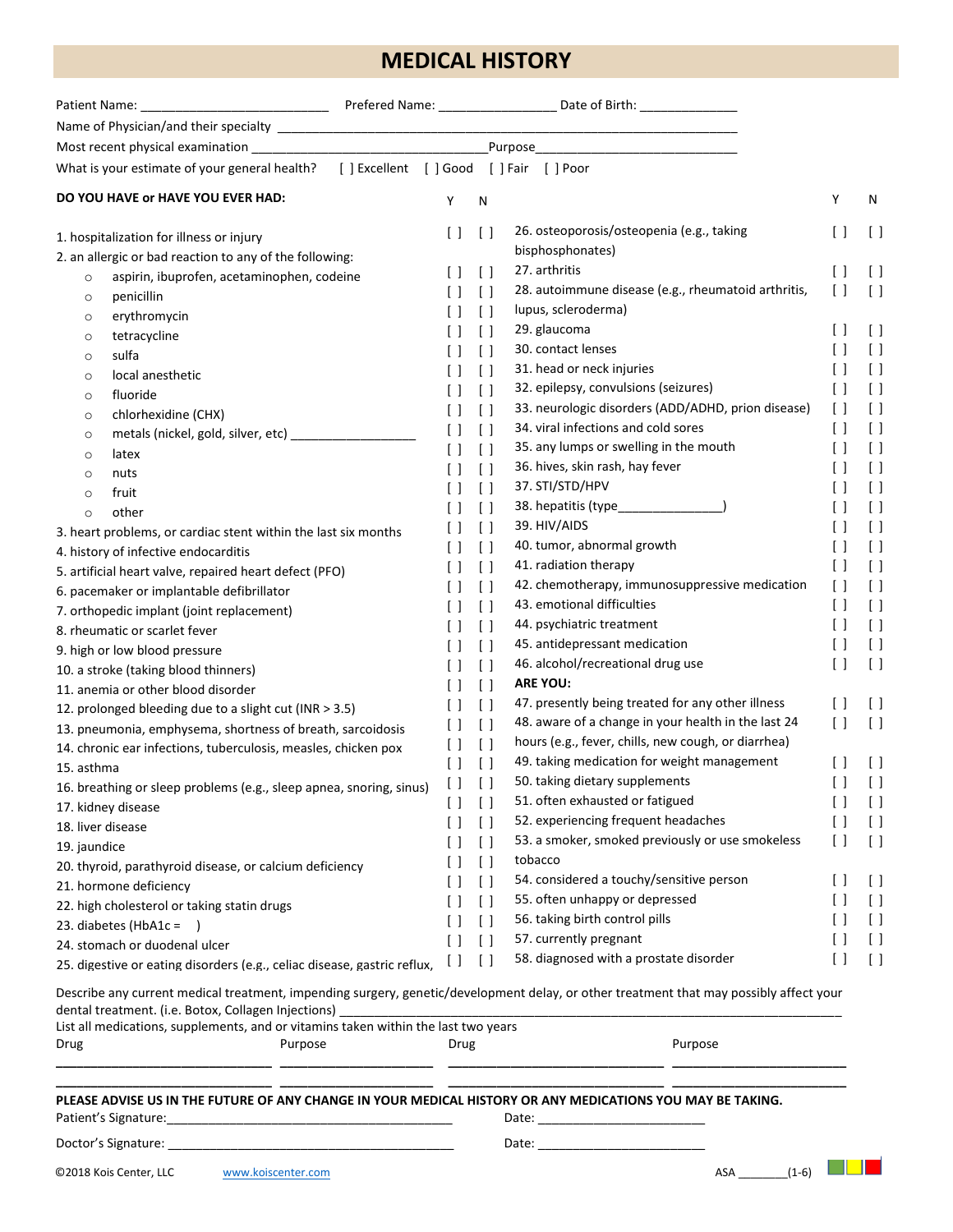# **DENTAL HISTORY**

| Name | Age                                                                                                                                                                                                                           |
|------|-------------------------------------------------------------------------------------------------------------------------------------------------------------------------------------------------------------------------------|
|      | Referred by_____________________________How would you rate the condition of your mouth?<br>Excellent<br>Good<br>Fair                                                                                                          |
|      | Previous Dentist ________________________________How long have you been a patient?___________Months/Years                                                                                                                     |
|      |                                                                                                                                                                                                                               |
|      | Date of most recent treatment (other than a cleaning) _______/________/_________                                                                                                                                              |
|      | I routinely see my dentist every: 3 mo. 4 mo. 6 mo.<br>12 mo.<br>Not routinely                                                                                                                                                |
|      |                                                                                                                                                                                                                               |
|      | PLEASE ANSWER YES OR NO TO THE FOLLOWING:                                                                                                                                                                                     |
| 1.   | Are you fearful of dental treatment? How fearful, on a scale of 1 (least) to 10 (most) [141] [142] [142] Are you fearful of dental treatment? How fearful, on a scale of 1 (least) to 10 (most) [142] [142] [142] [142] [142] |
| 2.   |                                                                                                                                                                                                                               |
| 3.   |                                                                                                                                                                                                                               |
| 4.   |                                                                                                                                                                                                                               |
| 5.   |                                                                                                                                                                                                                               |
| 6.   | Have you had any teeth removed or missing teeth that never developed or lost teeth due to injury or facial trauma?____                                                                                                        |
|      | <b>GUM AND BONE</b>                                                                                                                                                                                                           |
| 7.   |                                                                                                                                                                                                                               |
| 8.   | Have you ever been treated for gum disease or been told you have lost bone around your teeth?                                                                                                                                 |
| 9.   |                                                                                                                                                                                                                               |
| 10.  |                                                                                                                                                                                                                               |
| 11.  |                                                                                                                                                                                                                               |
| 12.  | Have you ever had any teeth become loose on their own (without an injury), or do you have difficulty eating an apple? __                                                                                                      |
|      |                                                                                                                                                                                                                               |
|      | <b>TOOTH STRUCTURE</b>                                                                                                                                                                                                        |
| 14.  | Have you had any cavities within the past 3 years? _____________                                                                                                                                                              |
| 15.  | Does the amount of saliva in your mouth seem too little or do you have difficulty swallowing any food? _____________                                                                                                          |
| 16.  | Do you feel or notice any holes (i.e. pitting, craters) on the biting surface of your teeth? ____________________                                                                                                             |
| 17.  | Are any teeth sensitive to hot, cold, biting, sweets, or do you avoid brushing any part of your mouth?                                                                                                                        |
| 18.  |                                                                                                                                                                                                                               |
| 19.  | Have you ever broken teeth, chipped teeth, or had a toothache or cracked filling? __________________________________                                                                                                          |
| 20.  |                                                                                                                                                                                                                               |
|      | <b>BITE AND JAW JOINT</b>                                                                                                                                                                                                     |
| 21.  | Do you have problems with your jaw joint? (pain, sounds, limited opening, locking, popping) __________________                                                                                                                |
| 22.  | Do you feel like your lower jaw is being pushed back when you bite your back teeth together?__________________                                                                                                                |
| 23.  | Do you avoid or have difficulty chewing gum, carrots, nuts, bagels, baguettes, protein bars, or other hard, dry foods?                                                                                                        |
| 24.  | In the past 5 years, have your teeth changed (become shorter, thinner or worn) or has your bite changed?____                                                                                                                  |
| 25.  |                                                                                                                                                                                                                               |
| 26.  |                                                                                                                                                                                                                               |
| 27.  | Do you have trouble finding your bite, or need to squeeze, tap your teeth together, or shift your jaw to make your teeth                                                                                                      |
|      |                                                                                                                                                                                                                               |
| 28.  |                                                                                                                                                                                                                               |
| 29.  |                                                                                                                                                                                                                               |
| 30.  |                                                                                                                                                                                                                               |
| 31.  | Do you have any problems with sleep (i.e. restlessness or teeth grinding), wake up with a headache or an awareness of                                                                                                         |
| 32.  |                                                                                                                                                                                                                               |
|      | <b>SMILE CHARACTERISTICS</b>                                                                                                                                                                                                  |
| 33.  |                                                                                                                                                                                                                               |
| 34.  |                                                                                                                                                                                                                               |
| 35.  | Have you felt uncomfortable or self conscious about the appearance of your teeth? ____________________________                                                                                                                |
| 36.  |                                                                                                                                                                                                                               |
|      |                                                                                                                                                                                                                               |
|      |                                                                                                                                                                                                                               |
|      |                                                                                                                                                                                                                               |

© 2016 Kois Center, LLC To order, please visit: www.koiscenter.com